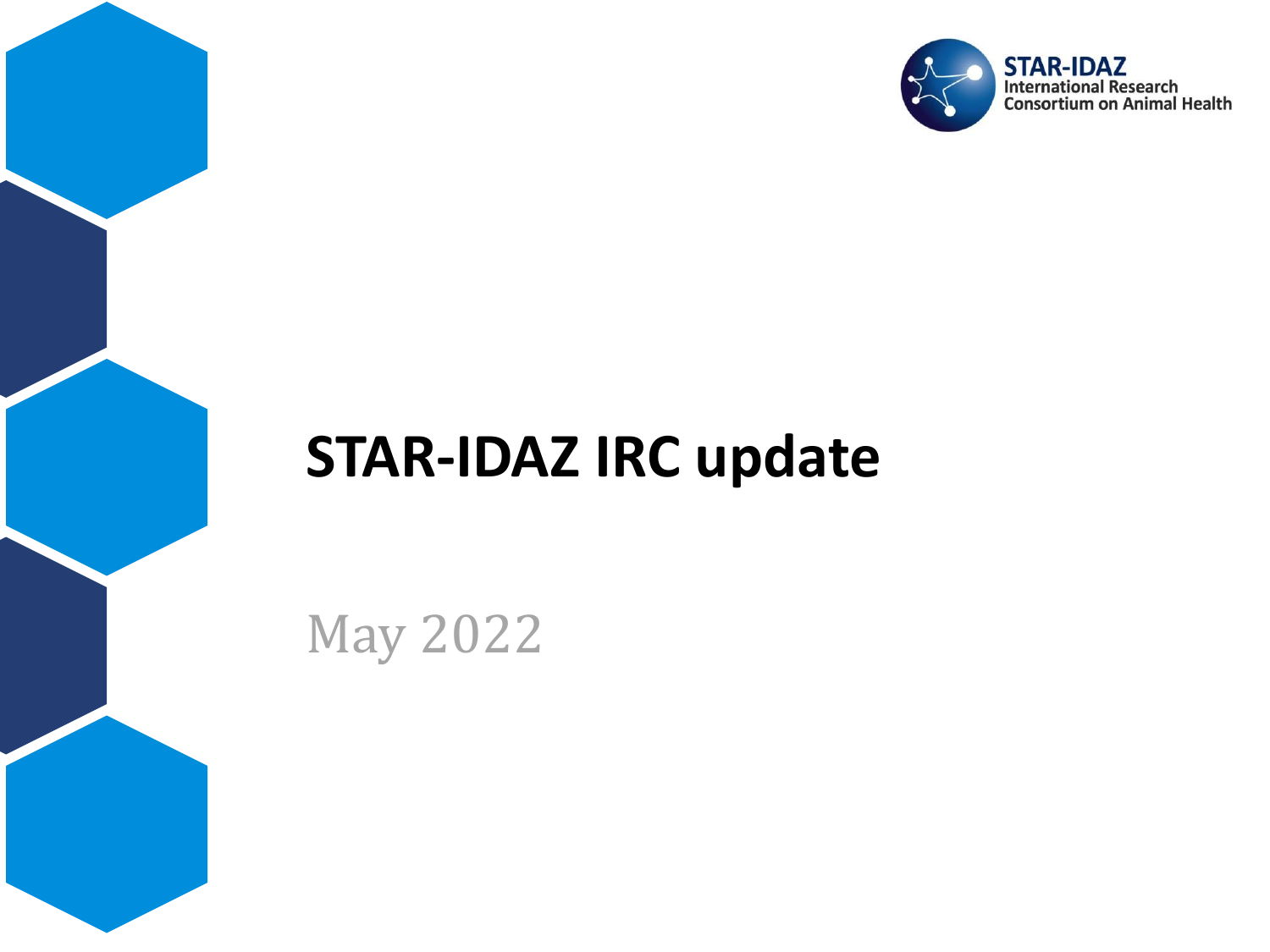# IRC Objective and Deliverables



**Objective:** To coordinate research at international level to contribute to new and improved animal health strategies for at least 30 priority diseases/infections/issues

## **Deliverables:**

- Candidate vaccines
- **Diagnostics**
- Therapeutics
- Other animal health products and procedures
- Key scientific information/tools to support risk analysis and disease control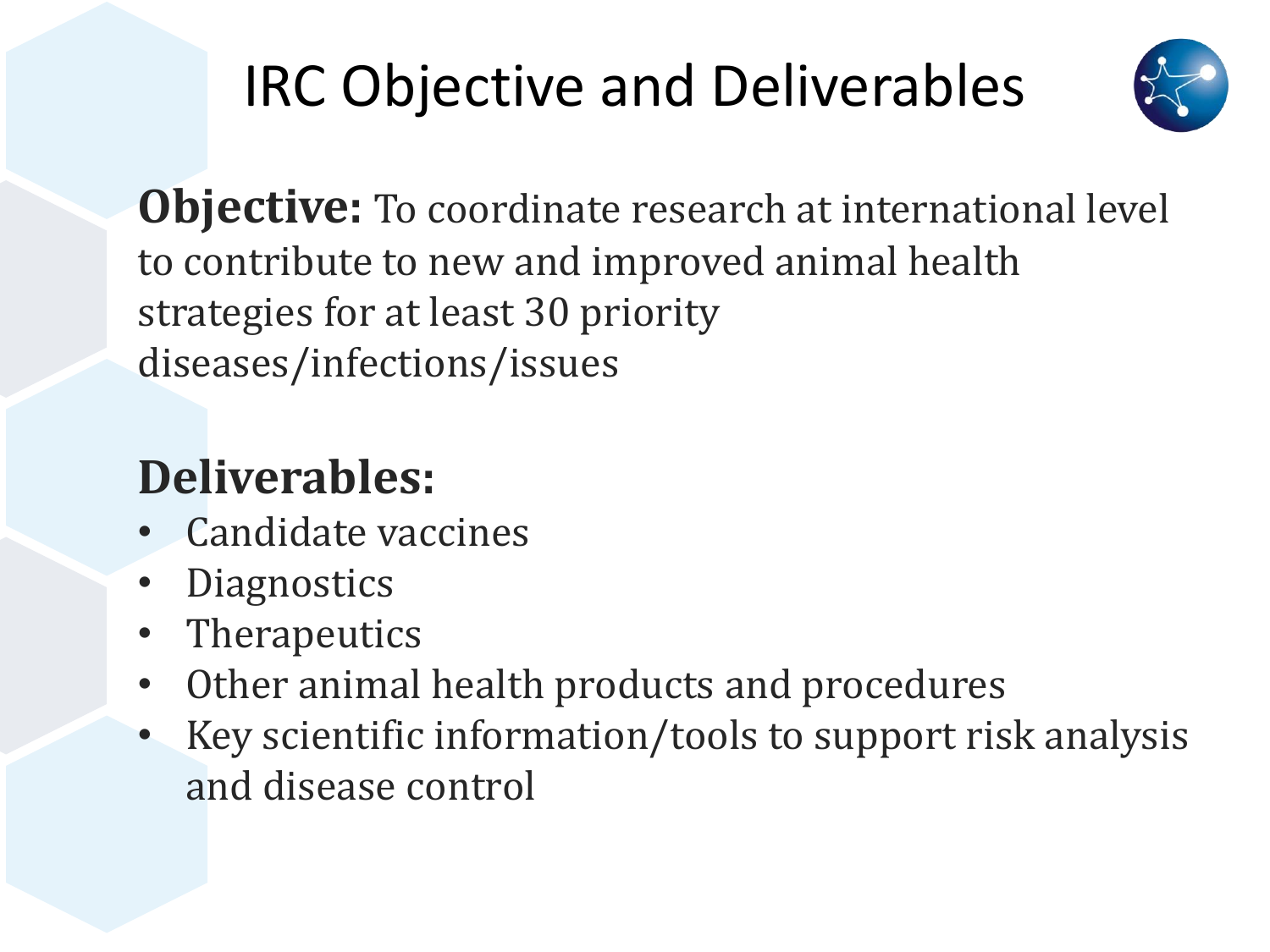## STAR-IDAZ IRC Membership



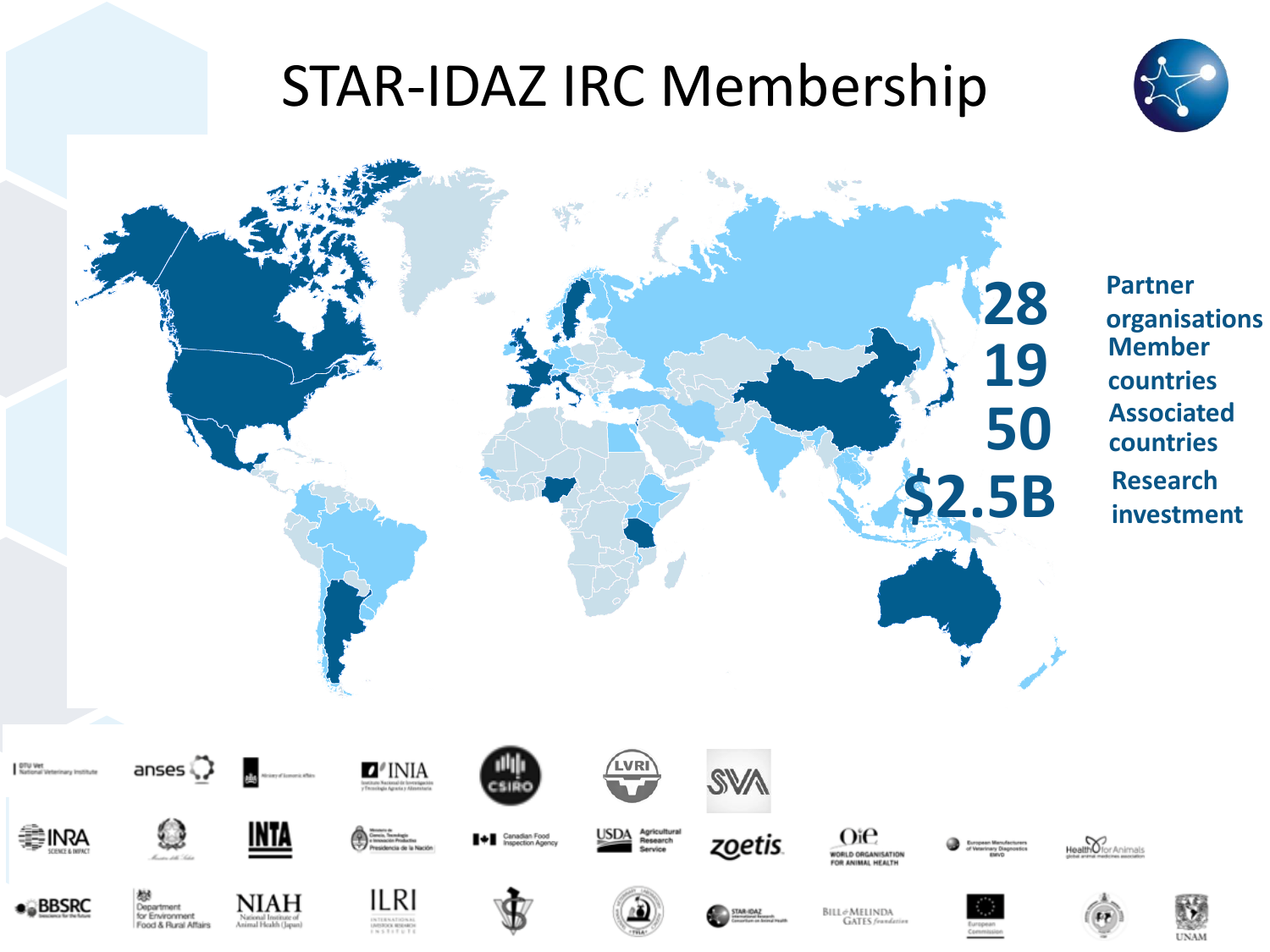## Governance Structure



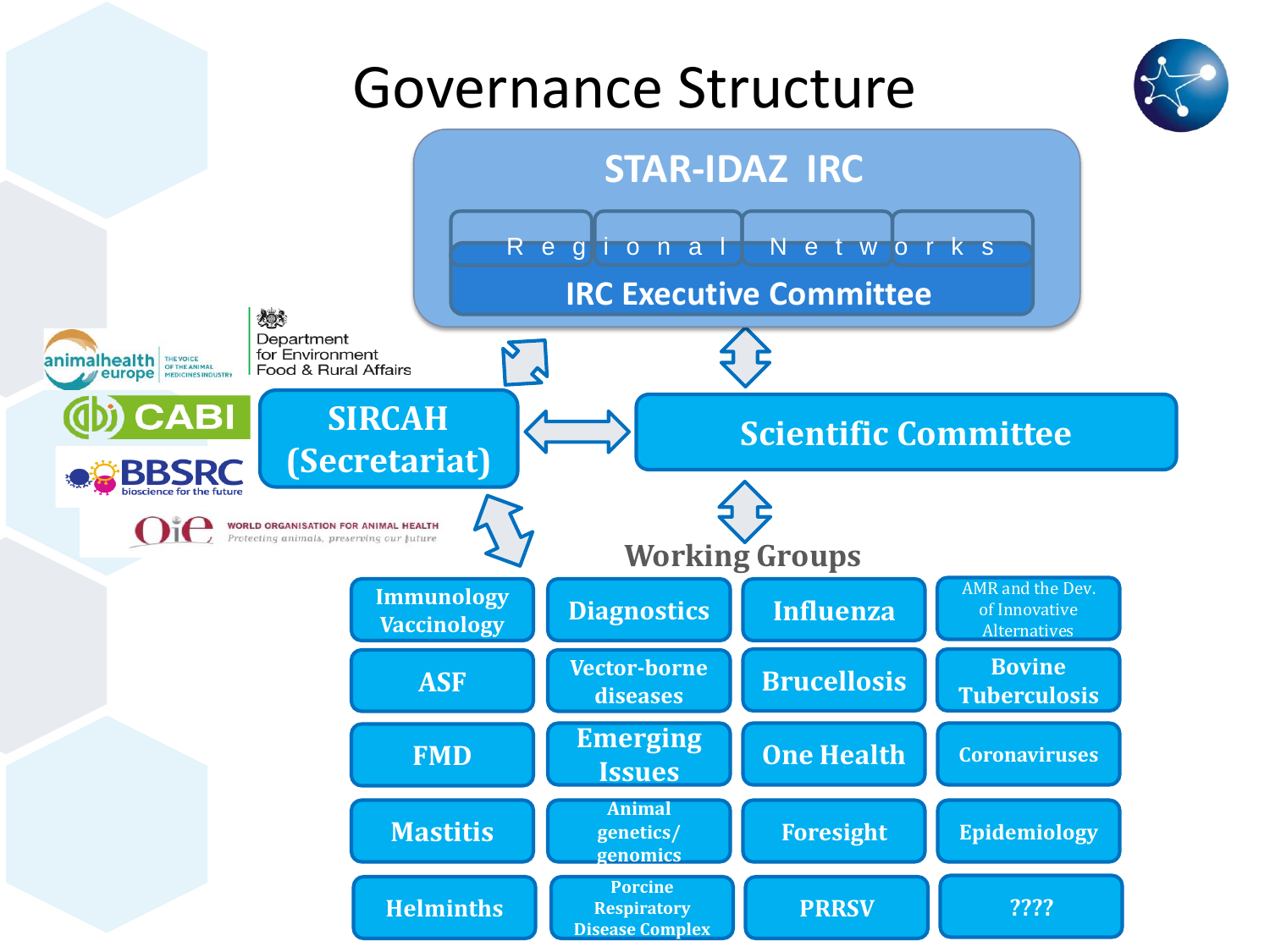### Support for the International Research Consortium on Animal Health (**SIRCAH2**)



SIRCAH is funded until September 2022, funding applied for under Horizon Europe

*HORIZON-CL6-2022-FARM2FORK-01-16: Support for international research on infectious animal diseases* Considering the transboundary nature of infectious animal diseases and relate issues such as anti-microbial resistance, providing support to the work of the STAR-IDAZ International Research Consortium (IRC) will facilitate international coordination of research in these domains.

Proposal submitted: 23 February Coordinator: Defra Partners: CABI, OIE, Kreavet, BBSRC Technical lead: Johannes Charlier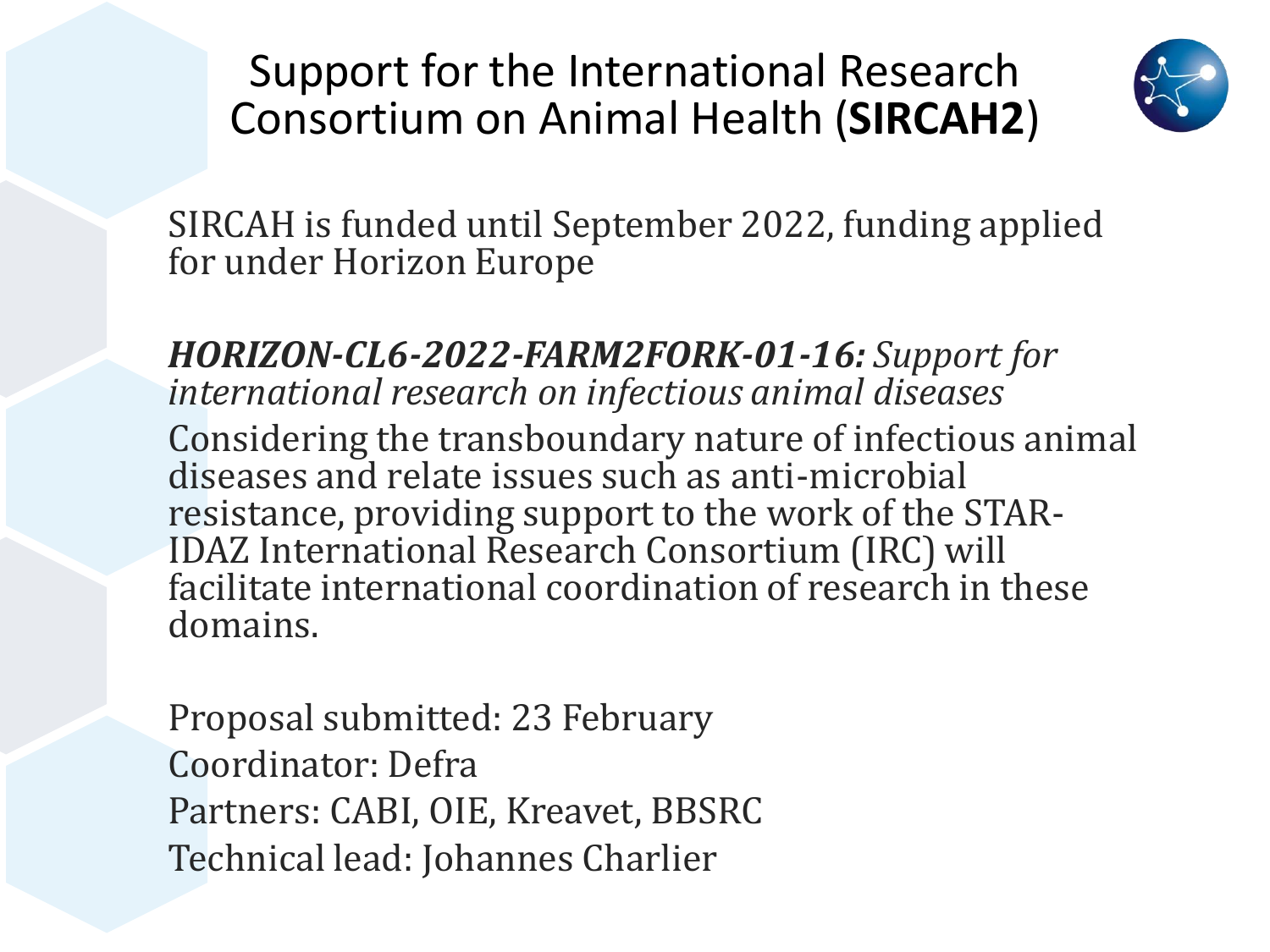## SIRCAH2 Objectives



1. Organise meetings and prepare documents of the IRC ExC, SC, RNs and WGs on priority topics.

2. Assist the SC and WGs in organising **research gap analysis and developing research roadmaps** to help with alignment of research programmes.

3. Maintain the STAR-IDAZ IRC website including roadmap and project databases.

4. Produce and disseminate reports on roadmaps and priority research gaps.

5. Engage with IRC and the wider research and stakeholder community, building confidence in and support for the IRC objectives and activities.

6. Facilitate **engagement with industry** to scale up from idea to product.

7. Monitor the uptake of the identified research gaps by IRC partners.

8. Reach out to additional animal health funders and programme owners to **grow the IRC and Regional Networks**.

9. Monitor animal health research programmes and promote the uptake of IRC research priorities.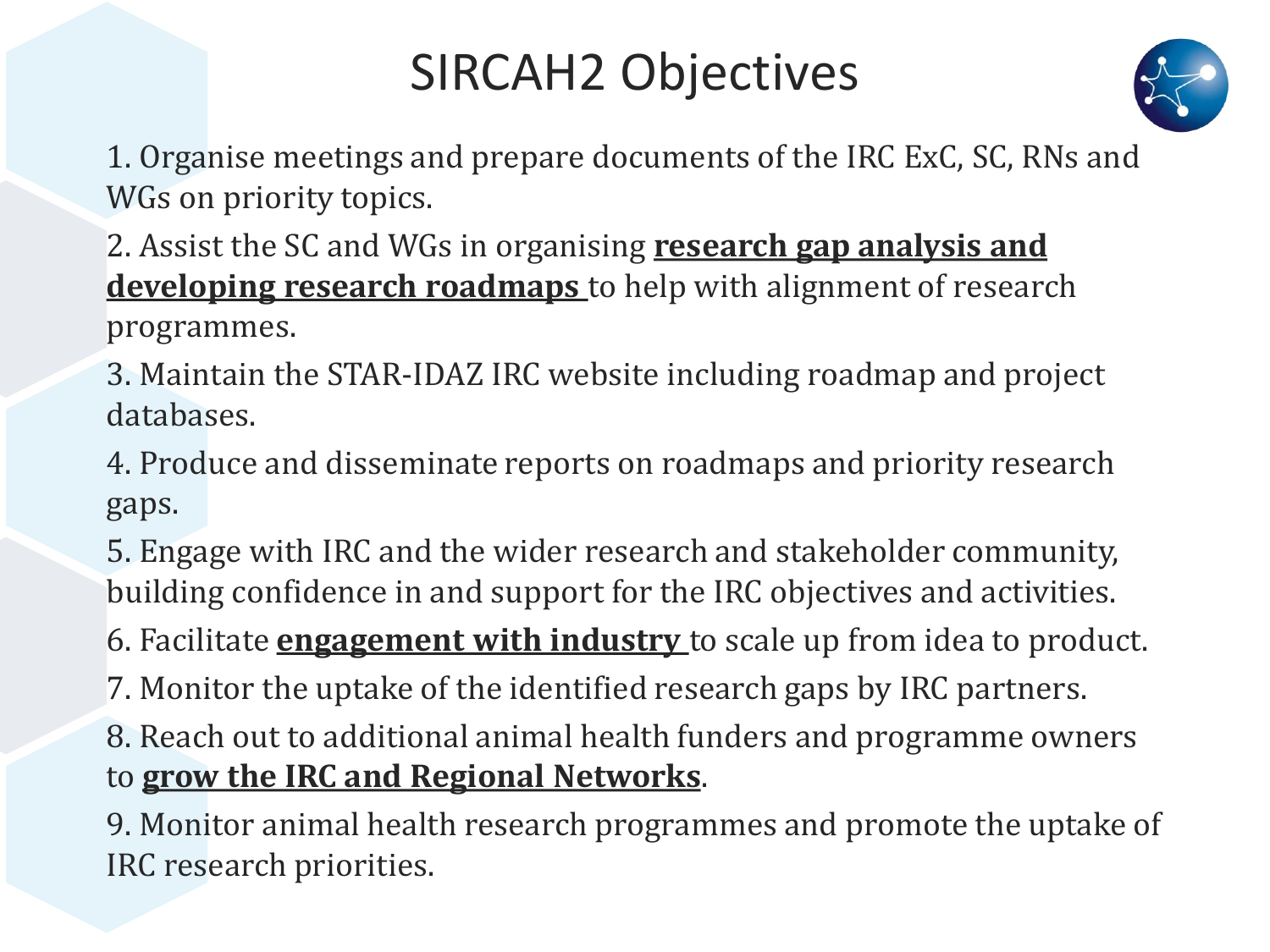## Executive and Scientific Committee Meetings



## **1 March 2022**:

Updated members on and discussed activities relating to African Swine Fever, influenza, Alternatives to Antibiotics, Emerging Issues, bTB, One Health working groups; Got updates on members' activities, European PAHW and ICRAD call

#### **25 January 2022**:

Updated members on and discussed activities relating to influenza, Alternatives to Antibiotics, Vaccinology, vectorborne diseases, African Swine Fever, and Emerging Issues working groups.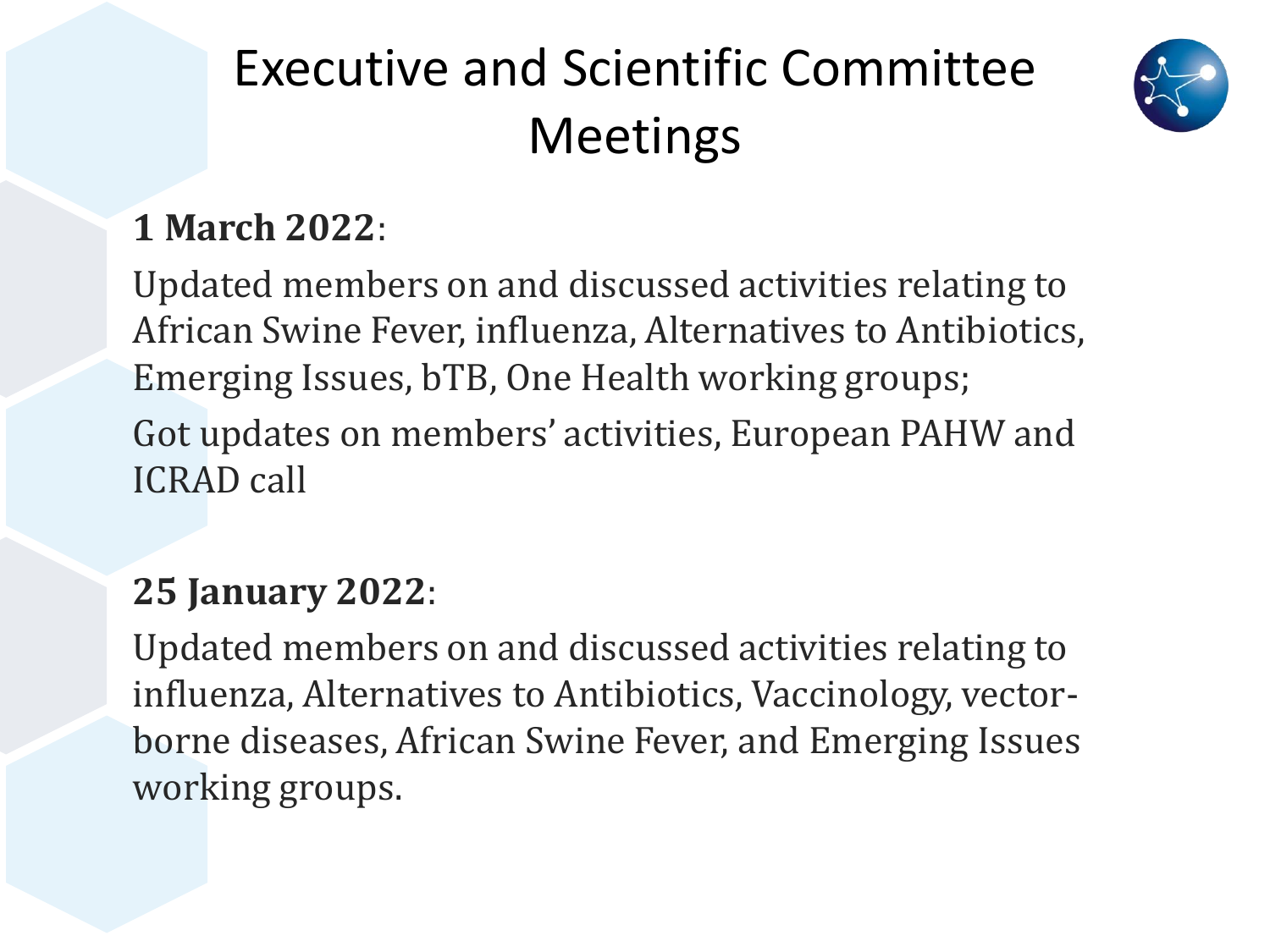## Regional Networks



**European** Regional Network (European Animal Health and Welfare Research CWG) – 9<sup>th</sup> November 2021, 12<sup>th</sup> May 2022

**Americas** Regional Network meeting alongside the PANVet meeting on the  $24<sup>th</sup> - 26<sup>th</sup>$  November 2021 Participation from Argentina, Canada, CaribVET and Mexico

**Asia and Australasia** Regional Network – 14th December 2021 Participation from China, Japan and Australia

**Africa and Middle East** Regional Network meeting – 11<sup>th</sup> January and 10<sup>th</sup> May 2022 Participation from Algeria, Iran, Israel, Kenya, Nigeria, Senegal, South Africa, Uganda, ILRI, World Bank and AU-IBAR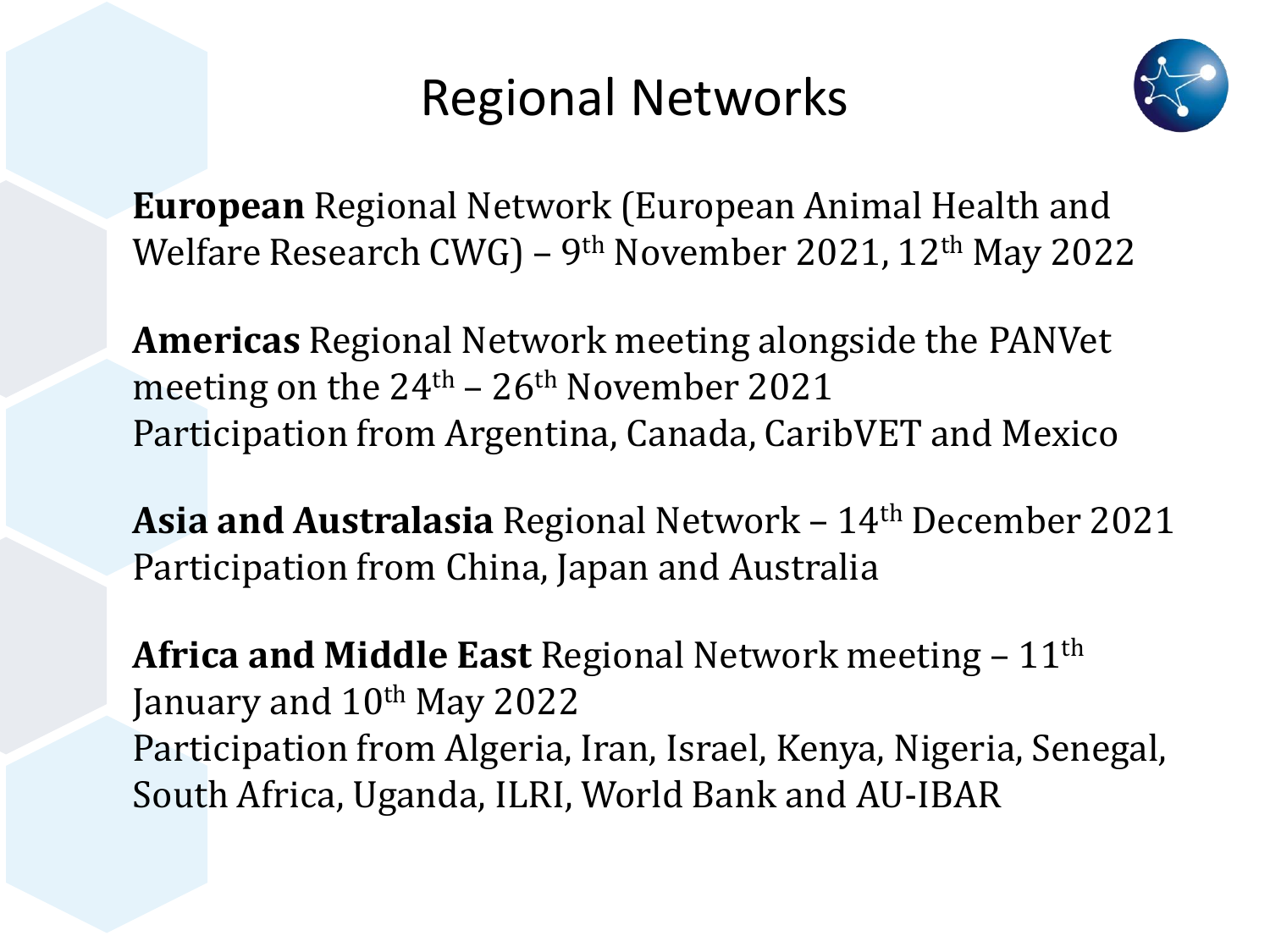# Influenza



• USDA Gap analysis (2013), OFFLU Research Agenda (2014), EU-supported Research Gap analysis (2015)

IRC published a review of achievements and developments in veterinary influenza in June 2021

• Including ongoing research updates from scientists in the field

Next step: gap analysis workshop at National Animal Disease Center in Ames, Iowa, USA 14-16 June 2022

#### 2021 Animal Influenza

**Research Review** 

**Compiled and written by** 

Drs Lucy Robinson, Daniel Ackerman & Robert Phillips of



**Commissioned by** 



**STAR-IDAZ** International Research **Consortium on Animal Health** 

#### In collaboration with



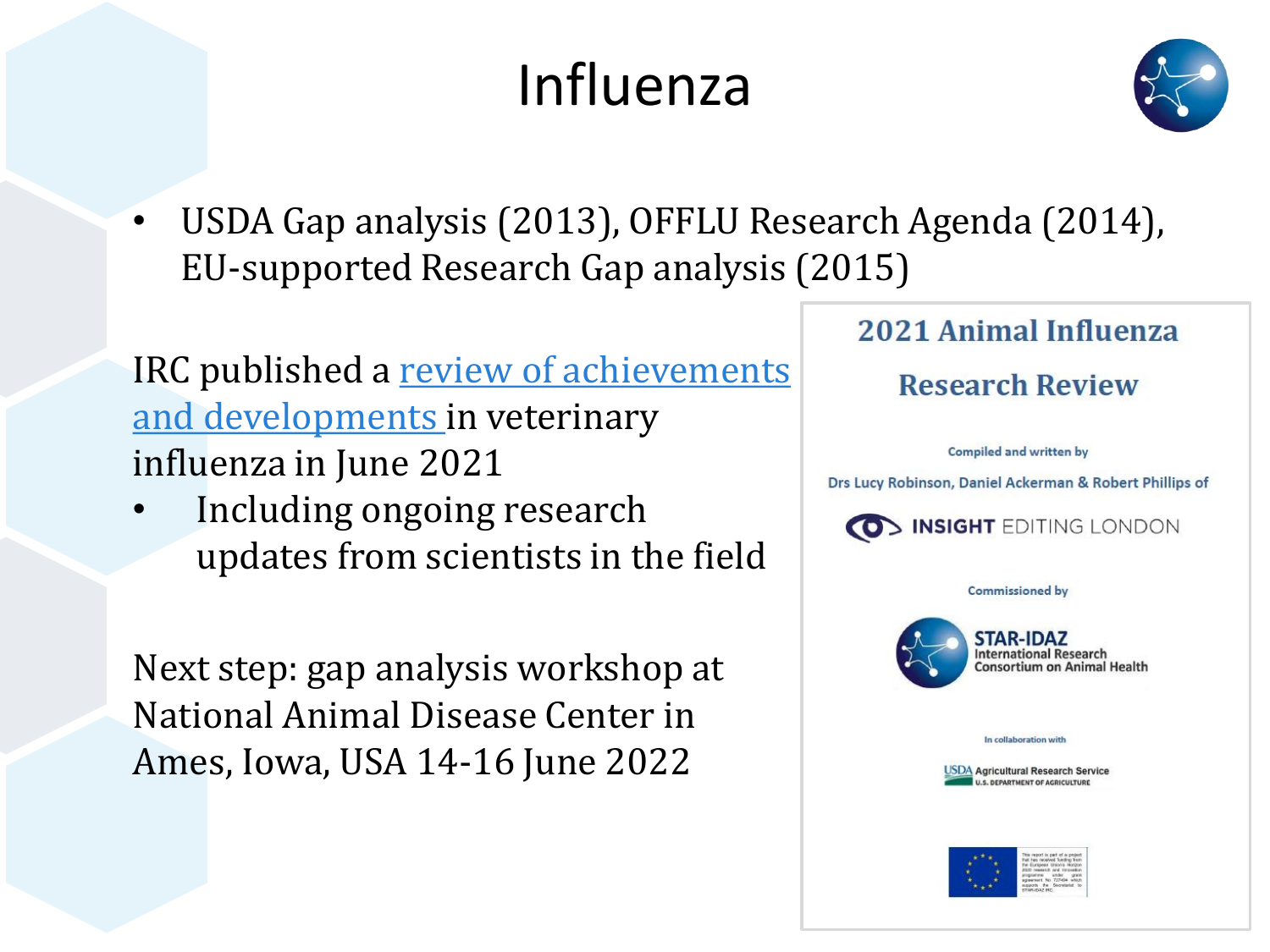## Vaccine Platforms



IRC commissioned review of vaccine platforms published in Vaccine in April 2022

*[Applications of platform technologies in veterinary vaccinology](https://doi.org/10.1016/j.vaccine.2022.03.059)  and the benefits for one health*

Authors: Gary Entrican (Roslin Institute, Scientific Committee) and Mike Francis (BioVacc Consulting)

- Key technological advances to underpin vaccine design
- Defines vaccine platform technologies
- Discusses context of veterinary vaccinology and the global One Health agenda

Next step: Organise a follow up meeting with key experts working on the various technologies to identify knowledge gaps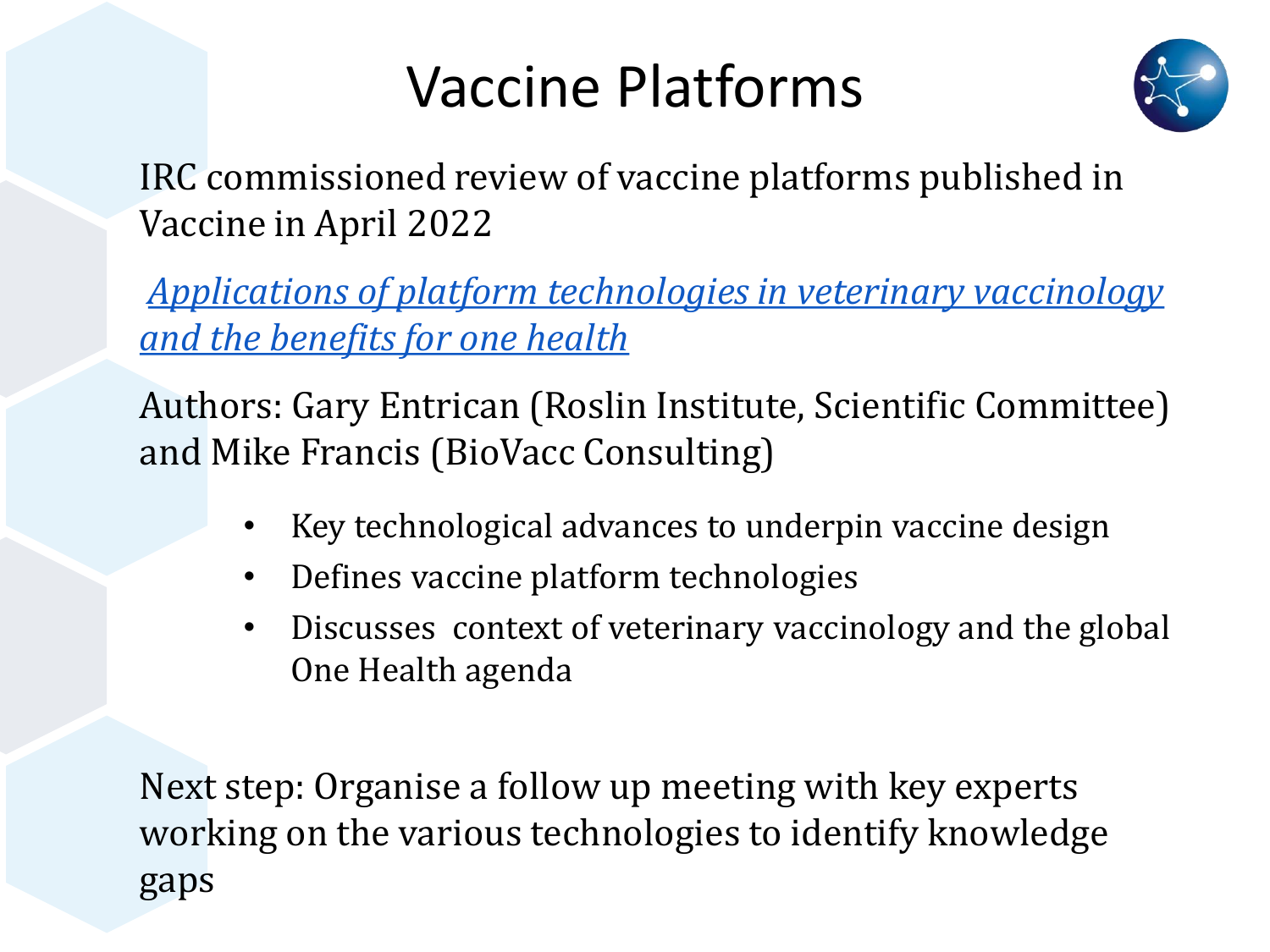## African Swine Fever



IRC published a review of achievements and [developments in African Swine Fever researc](https://www.star-idaz.net/app/uploads/2022/03/ASFV-Report_draft_final_31-march-2022.pdf)h in March 2022

- Review progress since 2015 gap analysis
- In collaboration with USDA and Global ASF Research Alliance (GARA)
- Including ongoing research updates from scientists in the field